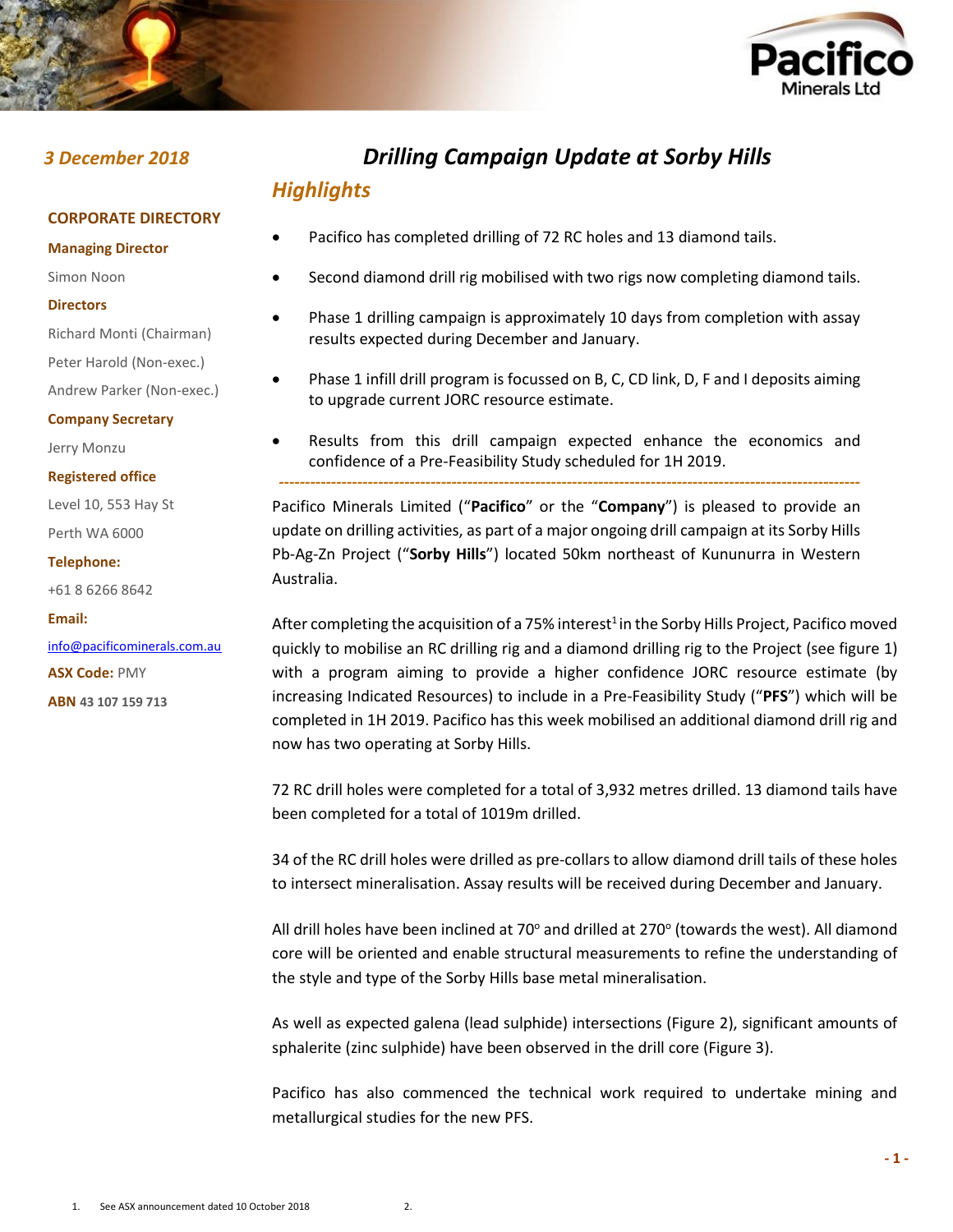



*Figure 1. Sorby Hills mineralised corridor showing lead-silver deposits with a Global Mineral Resource Estimate totalling 16.5Mt @ 4.7% Pb, 0.7% Zn and 54 g/t Ag (see ASX announcement 24 August 2018).*



*Figure 2: Massive sulphides – Typical galena (grey-blue) with pyrite (bronze colour), diamond core from AF005, 82.1m. Strong lead mineralisation is intersected over 9.4m length in this particular hole.*



*Figure 3: Diamond core from AF013, 124.0m. Example of abundant sphalerite (pale brown) in matrix of dolomite breccia occurs over 4 metres*